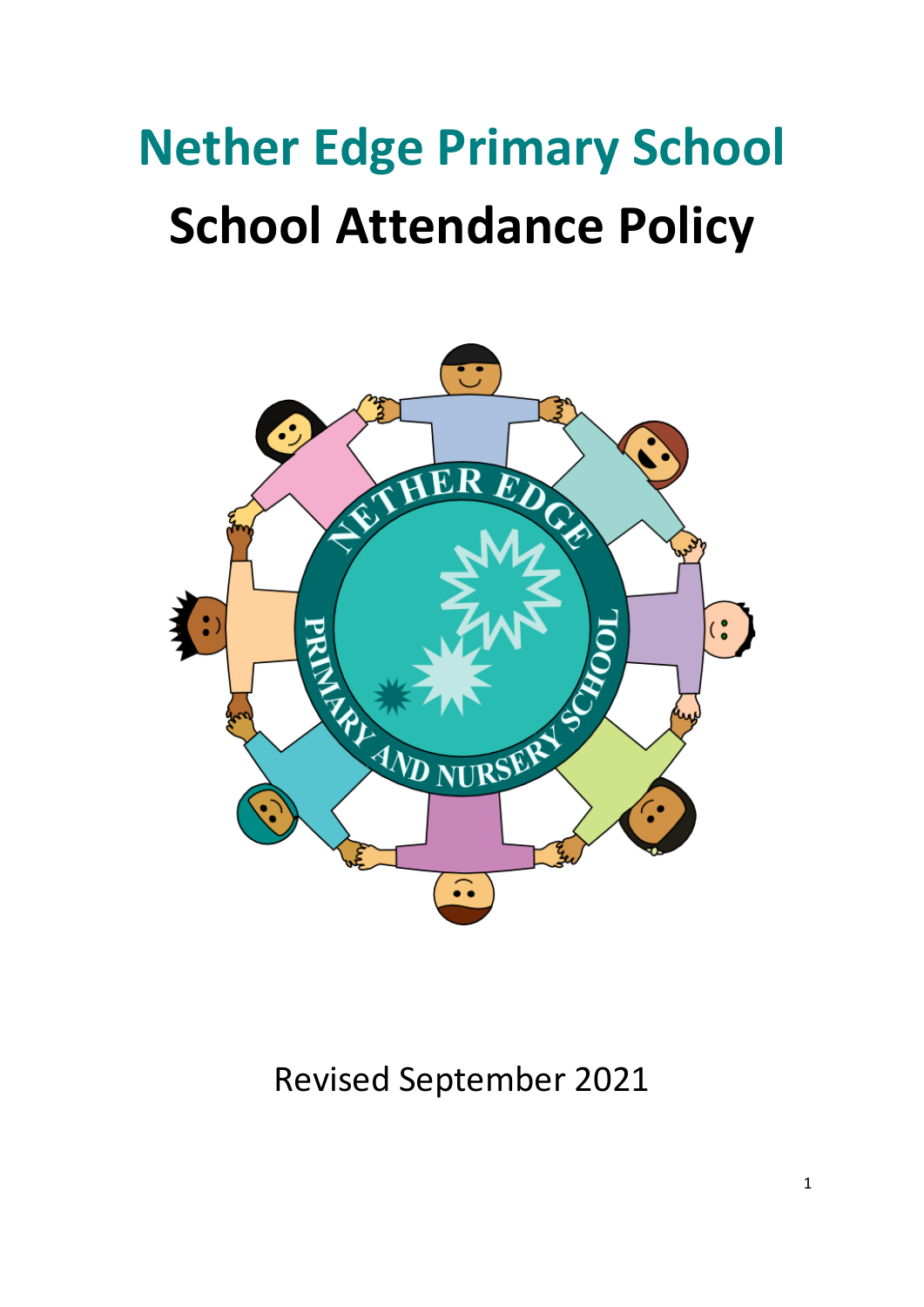# **Attendance and punctuality at Nether Edge Primary**

# **1. Attendance Aims**

Here at Nether Edge we recognise the impact that good attendance has on a child's ability to reach their full potential. We aim that all children will attend school as often as possible and will be on time for school every day so they are ready to learn.

We aim that parents will agree to:

- Not take extended leave in term time
- Talk to school about issues that are impacting on school attendance so school and home can work together to address these
- Work with school to address medical or SEND needs to ensure plans are in place which will fully support their child's time in school

Poor attendance and punctuality can result in a child feeling unsettled:

- Reducing their abilities to form secure friendships
- Having a negative impact on confidence and resilience
- Struggling to achieve academically

It is the duty of the Local Authority to ensure that parents/carers fulfil their duty under section 7 of the Education Act 1996. This duty is to ensure that a child receives full time education.

#### **2. The School Day**

#### **2.1 - The Main School Day**

**8.00am:** Breakfast club begins

**8.30am:** Main gates open for children to go to their classroom

**9am:** Registration closes.

**9am:** Shutter is closed.

Children arriving after 9am must report to the Office and be signed in by their parents. A late mark will be recorded by the office team.

All gates are locked by 9am

**3pm:** Shutter is opened

**3pm to 3:15pm:** Children are dismissed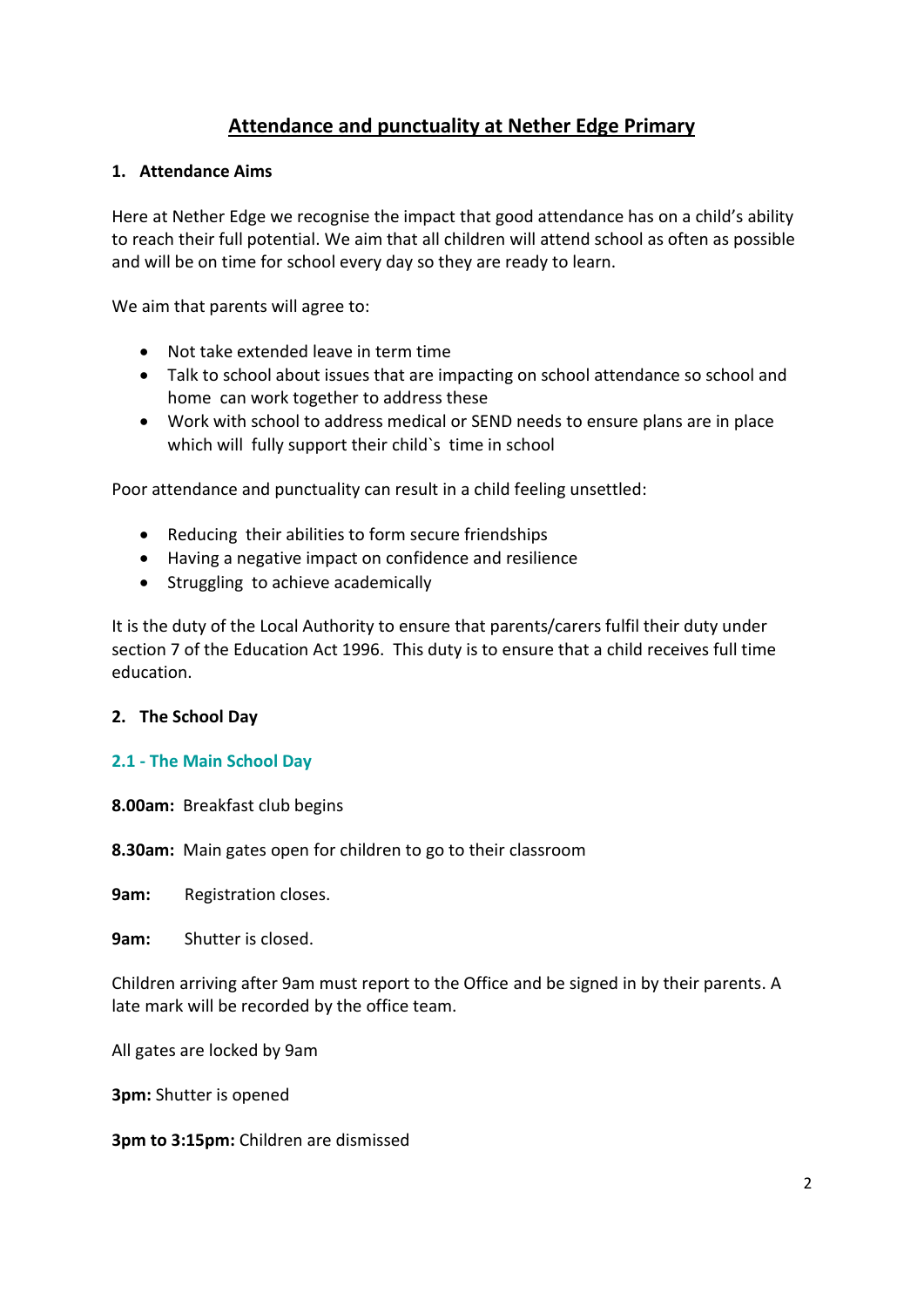# **2.2 - The Nursery School Day**

**8:45am:** Gates open for morning children to arrive

**9am:** Gates are closed

- **11:45am:** Gates open and children are collected
- **12:30pm:** Gates open for afternoon children to arrive
- **12:45pm:** Gates are closed
- **3:30pm:** Gates open and children are collected.

#### **2.3 - Collection of Children**

- The end of the school day is 3 3.15pm for the Main School.
- The end of the day for Nursery is 3:30pm.
- Nursery children are collected from the Nursery door.
- Reception children are collected from the Reception playground.
- Y1, Y4, Y5 and Y6 are collected from the main playground.
- Y2 and Y3 are collected from the car park.
- Y6 children are allowed to walk home alone if parents have previously completed a 'Walk home' form given to all parents at the start of Y6. Parents telephoning school and requesting that their child walks home alone will only have this authorised if the forms have been completed.

#### **2.4 – Safeguarding the collection of children**

- It is the parent/carers` responsibility to ensure their child is collected from school, on time, by an adult known to us.
- During the admissions process, parents/carers are asked to complete a form naming those adults with permission to collect their child. Parents/carers are reminded to update this annually.
- No child will be released to an unknown adult without prior consent either in person or via the telephone. They will also need to provide the password set by parents/carers during the admissions process.

# **3. Absence**

Children should attend school every day. If they are unable to attend school parents/carers are requested to telephone school on the first day of absence to explain why their child is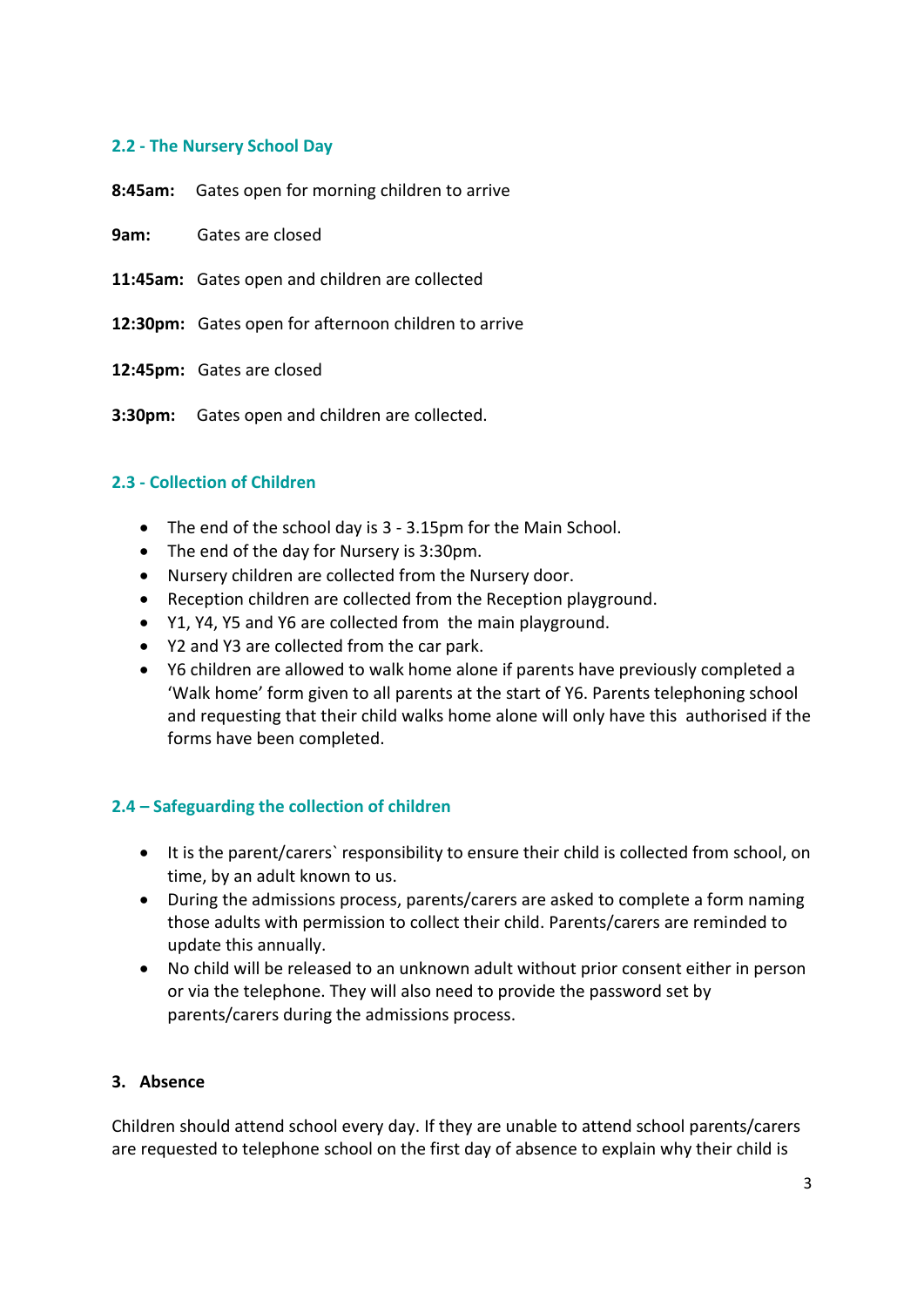not in school. School provides a telephone answering machine for parents to leave these messages if the phone isn't answered. The appropriate code will then be entered in the attendance register by a member of the office team. A follow up call may be required.

If a parent/carer fails to notify the school the attendance team will call home. This is known as 'First Day' absence calling. If no response is received to the phone call, a home visit may be required and a letter will be sent home requesting a reason for absence and will be kept on file. If no explanation remains forthcoming then the absence will be recorded as unauthorised.

(See Appendix 1 – **Attendance procedures**)

(See Appendix 2 - **Home visit thresholds)**

# **3.1 - Authorised/unauthorised absence**

# **It is important to note that a letter or phone call from a parent does not authorise an absence, only the school's acceptance of the explanation can authorise the absence.**

Absences from Nether Edge Primary School may be authorised for the following reasons:

- Sickness
- Days of religious observance Request for Exceptional Leave to be completed.
- Exceptional family circumstances, e.g. bereavement.
- Medical/dental appointment Medical evidence may need to be provided.
- Pre-arranged visits to another school / educational setting.
- Exams e.g. Music, Dance, Gymnastics etc.

Absences will not be authorised for the following reasons:

- When no explanation is forthcoming from the parent/carer.
- The school is dissatisfied with the explanation given.
- The child is staying at home to look after siblings, mind the house or because their parent/carer is ill.
- Keeping off all day due to late rising.
- Holidays.

#### **3.2 - Arrangements for medical or dental appointments**

Where possible all medical appointments should be made outside of school hours. If this is not possible then the child must be collected from school by a parent/carer and signed out on the Electronic Entry System.

An appointment card, letter or text must be shown at the school office in order to authorise the absence. Failure to provide this may result in the absence being recorded as unauthorised.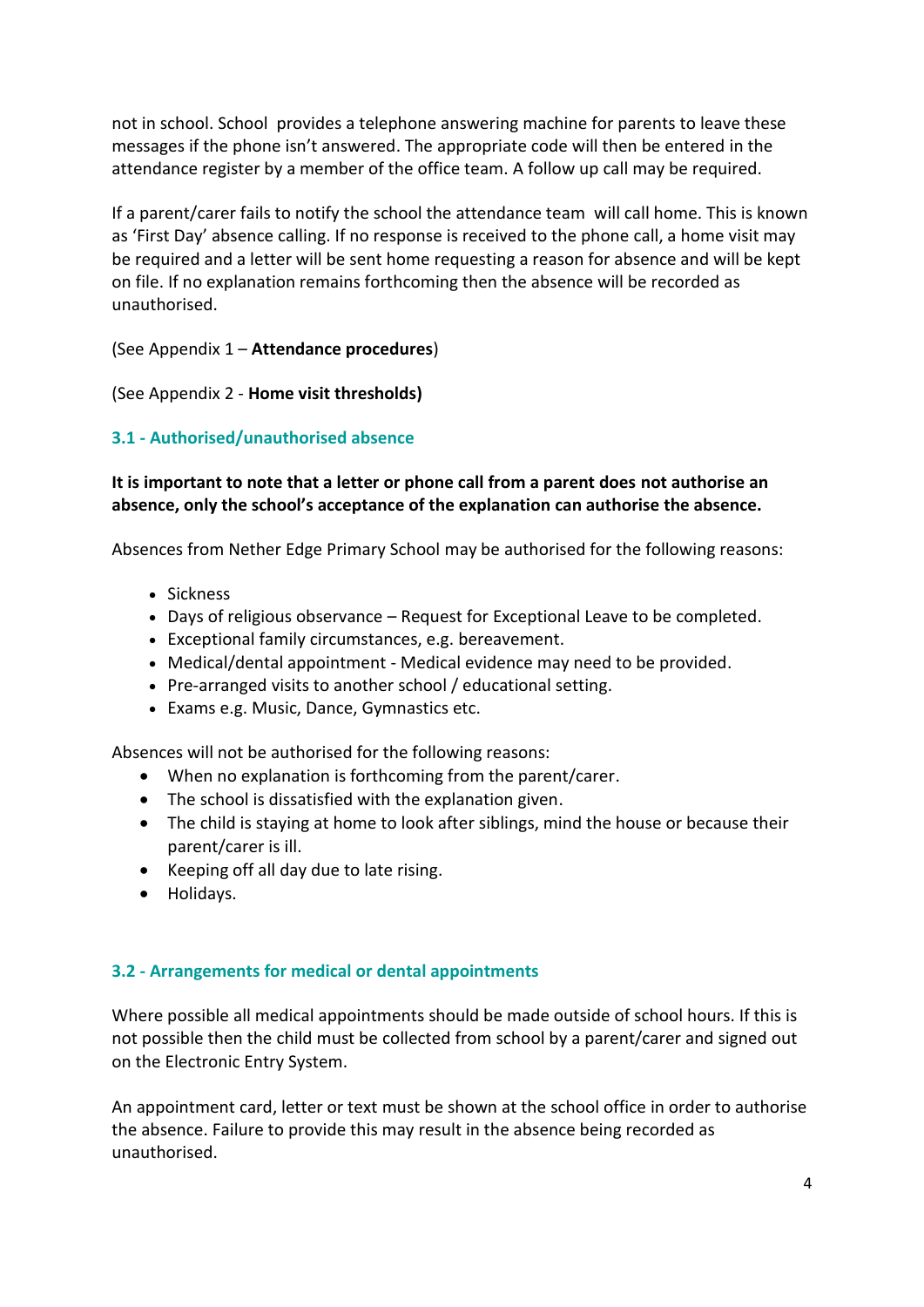The school must be informed if a child has an emergency appointment, and will not be in school for morning registration.

Children are expected, where time allows, to be in school before a medical or dental appointment, and to return afterwards. If school believes there is time to do this and the child does not attend, the absence will be marked as unauthorised.

# **4. Part-time table tables**

In some exceptional circumstances, there may be a need for a part-time timetable to meet a pupil's needs. Where this occurs, the school will:

- Discuss the part time timetable with parents, and ensure full understanding and agreement;
- Review any part time timetables regularly, and meet with parents regularly to discuss whether a child is ready and able to move back to full time provision;
- Provide alternative provision where appropriate;
- Record all part time table absence as authorised (as per DfE guidelines).

Any child who is working under a part time timetable will be offered additional provision, relevant to the needs of the individual at that time. This may include 1:1 support, pastoral intervention or time working in our SEND base for a period of time. The decision for this would be taken by the Head Teacher and the SENCo, in discussion with class teachers, any agencies involved and parents.

# (See Appendix 3 – **Part time Home School Agreement)**

#### **5. Attendance Expectations**

It is expected that:

#### **Parents will:**

- Ensure their child attends regularly and on time.
- Notify school on the first day of absence.
- Only request a holiday in term time in exceptional circumstances.
- Not keep their children away from school for trivial reasons.
- Not keep their children off school during SATs or at times of testing.
- Discuss any concerns which may impact on their child's attendance with staff in school

#### **The school will:**

• Regularly communicate the Attendance Policy to parents/carers.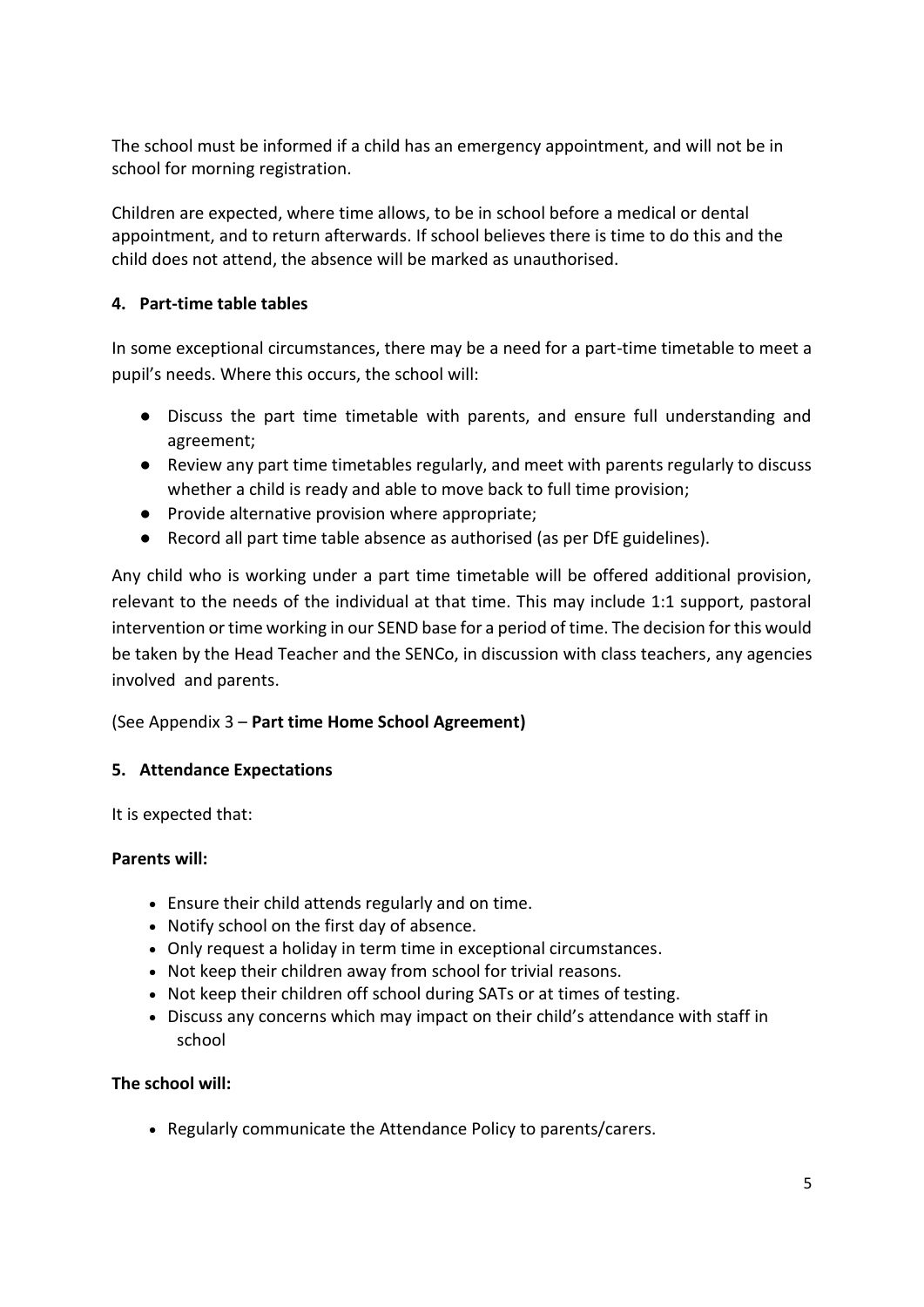- Share children's current attendance regularly or make figures available upon request.
- Ensure that the Head Teacher is informed about any attendance matters and is in agreement with any action taken.
- Have an expectation that full time, punctual attendance will be the norm and all persistent absences/lateness will be followed up.
- Monitor attendance through checking registers and the computerised attendance system.
- Identify and act upon problems with attendance.
- Liaise with the Local Authority over attendance concerns.

# **6. Monitoring**

Attendance and punctuality is monitored in the following ways:

- The registers are monitored on a daily and weekly basis by staff responsible for attendance.
- The attendance team meets weekly to analyse attendance and develop further strategies to improve attendance.
- Attendance patterns are monitored every 4 weeks by the attendance team.
- Parents/carers will be informed as soon as their child's attendance or punctuality is a cause for concern
- Individual records of children who raise concerns will be discussed within school, with the Local Authority Attendance Team and MAST (The Multi Agency Support Team).
- Information on attendance and punctuality is returned termly to the Local Authority who monitors the attendance of all pupils.

(See Appendix 4 - Attendance Monitoring sheet)

# **5.1 - Attendance Procedures**

If a poor pattern of attendance is formed:

- Individual records will be looked at to ascertain reasons for absence.
- Parent/carers will be informed via letter or phone call.
- A meeting may be arranged with Parents/carers (LA may also attend these) to discuss and implement strategies for improving attendance.
- Home visits may be made if absence persists.
- The Local authority will keep in contact with parents where appropriate.
- If Attendance does not improve a further follow up letter will be sent or meeting arranged
- If Attendance does not improve following the issue of a series of follow up letters and meetings, a final warning will be issued by the Local Authority.
- Parents may receive a penalty notice or a court summons.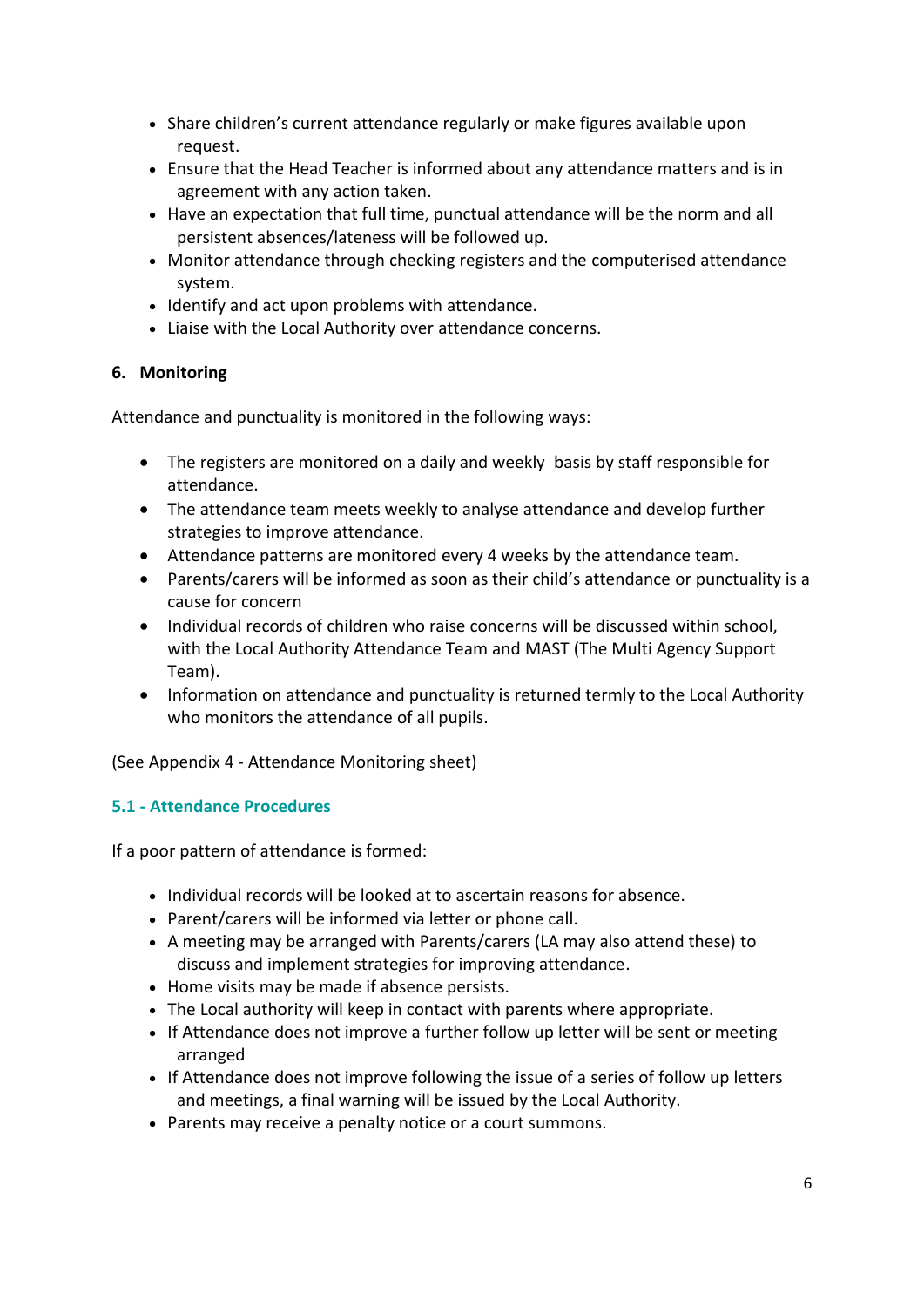# **6.2 - Punctuality procedures**

If a poor pattern of punctuality is formed:

- Staff who have responsibility for attendance will monitor lateness.
- Late arrivals must report to the school office, where their parent/carer must sign them in. A dinner is ordered at this point.
- Staff with responsibility for attendance input this information to SIMs
- A letter is sent to parents/carers of children who are persistently late. (A persistent late attender is defined as a pupil who is late (before registers close) for more than 15% of all possible days)
- Parents will be contacted to discuss any problem which may contribute to a lack of punctuality.
- A referral will be sent to MAST (The Multi Agency Support Team) if necessary.

# **5.3 - Penalty Notices**

Where a child's attendance is consistently poor (less than 90% with at least 20% of the absence being unauthorised) and all steps have been taken to rectify this by the school and the Local Authority working with the child and the parents/carers, but have been unsuccessful. MAST (the Multi Agency Support Team) will, after consulting with the school, consider issuing a Penalty Notice.

# **7. Children missing from education (CME)**

If a child is absent from school for more than ten days or have moved out of the area the Attendance Team will liaise with the Children Missing from Education Team, particularly if a child is unaccounted for. Home visits will be completed. Pupils who cannot be located will be considered as missing. The Children Missing from Education Team will be informed and they will pursue the matter in accordance with Local Authority procedures.

# **8. Children in public care**

The Office receive the Welfare call on a daily basis and inform them of any absences on the day.

The Attendance Officer will monitor their attendance and report this to the SLT who will inform Looked after Children Team on request.

The school's co-ordinator for looked after children is Anne Robson.

# **9. Holidays during term time**

At Nether Edge we are led by guidance issued by Sheffield City Council. When referring to holidays in term time, they state the following: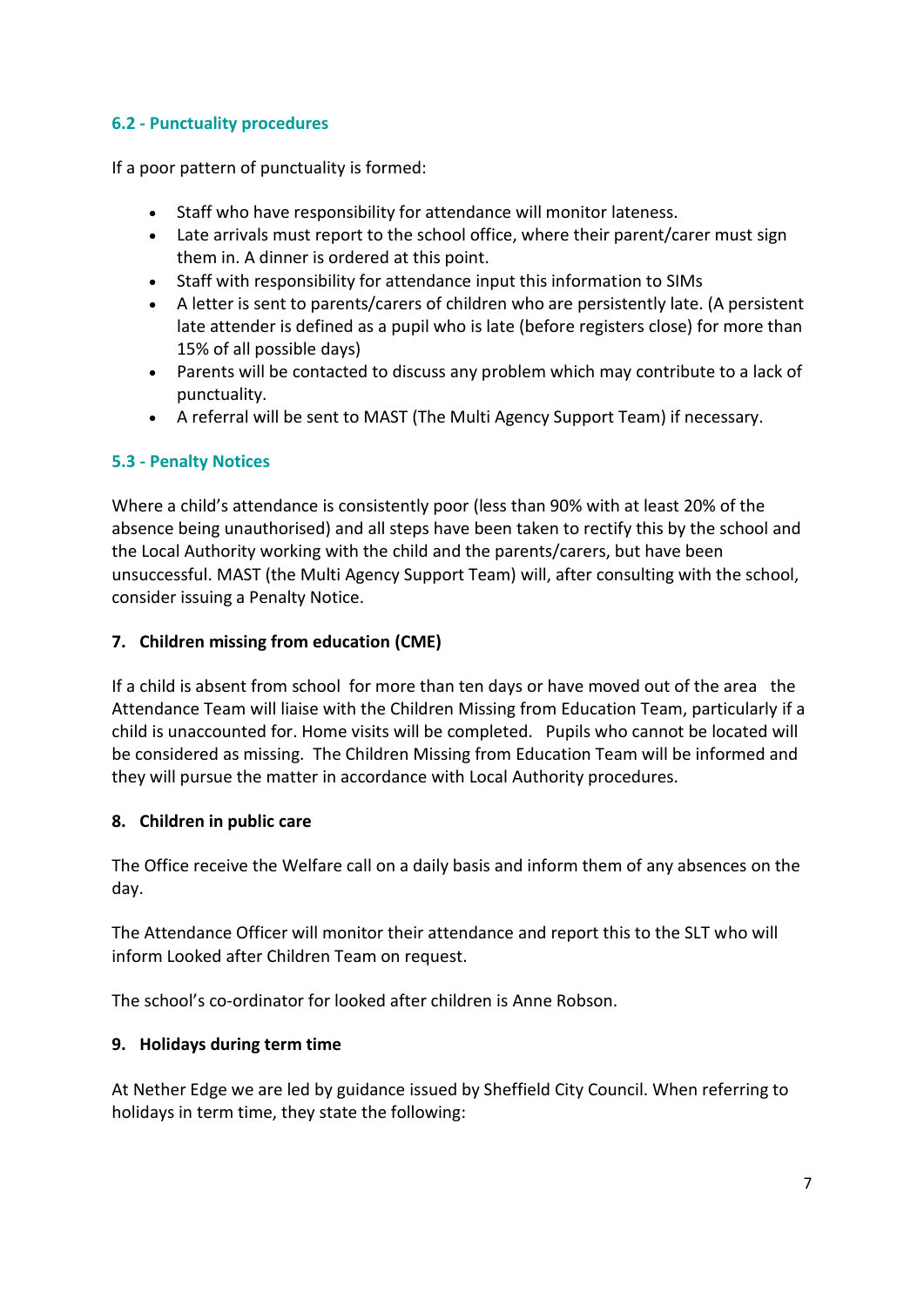- *We won't approve holiday time for children during term time. If you take your child out of school for a holiday or other unauthorised absence, we will issue a penalty notice on behalf of your school.*
- *We believe that regular attendance at school is vital to help children and young people achieve their full potential and get the best possible start in life. This will be our approach unless the legislation or guidance from the government changes.*
- *We are aware that the outcome of a court case in the Isle of Wight has generated some public debate and enquiries about the issuing of penalty notices for unauthorised absence in Sheffield.*
- *The Isle of Wight case has not changed the law or set a legal precedent. This means magistrates courts will continue to consider the legislation on term time absences on a case by case basis.*

Sheffield City Council can give each parent a fine of £60, which rises to £120 each if not paid within 21 days. If the fine remains unpaid after 28 days, parents/carers may be prosecuted for their child's absence from school.

If prosecuted, parents/carers can be fined up to £2,500, a community order or a jail sentence of up to 3 months.

If a parent/carer would like to request holidays in term time, the steps outlined below must be followed:

- 1. Parent/carer informs the school office that they would like to request term time leave.
- 2. A meeting is arranged with HT or attendance lead to discuss reasons for this holiday, share details about fines and ascertain if there are any exceptional circumstances.
- 3. If the parent/carer still wishes to take their child on holiday, a request form will be given at the meeting.
- 4. This should be handed in as soon as possible, with at least 20 days before they are due to leave.
- 5. The headteacher's written confirmation of the decision will be sent within 10 days.

Nether Edge Primary School is committed to raising the profile of attendance and its link to achievement. It is important that parents/carers work with school to ensure that all children attend on time, every day and do not take holidays in term time.

# **10. Re-integration into School after Absence**

Any child who does not return to school by the date specified on the holiday request form, is at risk of losing their place at school.

Similarly, those who are taken on holiday without school being informed, will also be at risk of losing their place. In this circumstance the child will be referred to CME as soon as possible.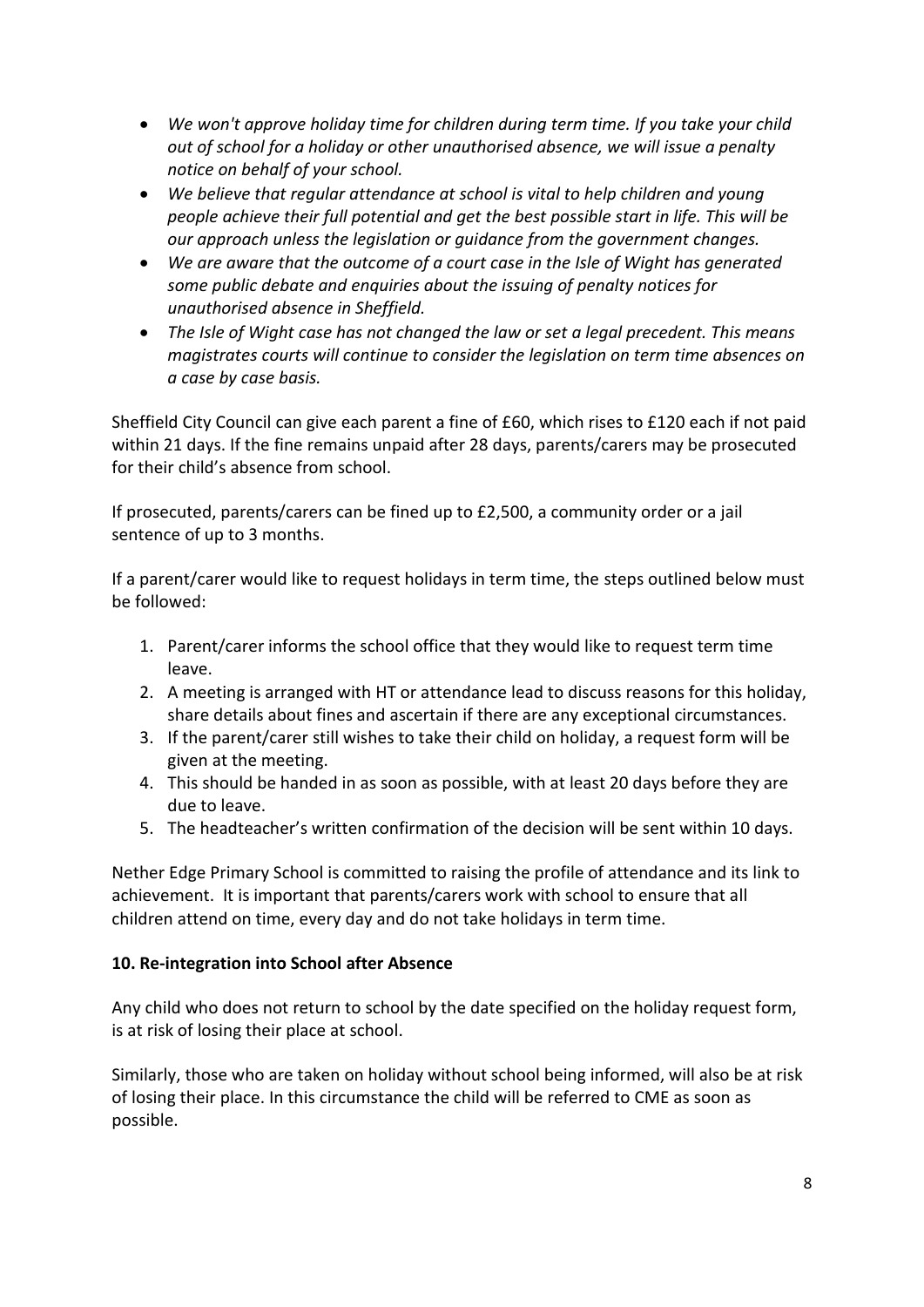To minimise the impact of long absences, parents/carers are asked to encourage children to read daily and complete learning tasks discussed in advance with the class teacher.

When a child returns to school after a long period of absence (10 days minimum) they will be supported to transition back into school life.

This re-integration will include:

- An initial 'welcome back' meeting. Attendance lead, parents/carers, class teacher and child to all attend where possible
- Updated assessments completed by school staff as soon as possible
- 1:1 support from the classroom staff to rebuild friendships, particularly for younger children and when outside at playtimes and lunchtimes

# **11. Celebrating attendance**

Attendance rewards will be based on individual attendance as well as whole school or whole class strategy.

How it works:

- Daily attendance for the class is marked on each classroom door.
- Attendance is discussed throughout the week with the class.
- In assembly, each Friday, the best class attendance in each Phase is celebrated and a Cup awarded.
- At the end of each half term, children who have achieved 100% attendance, and those whose attendance has improved markedly, receive a certificate and a letter goes home.
- Children who have previously been persistently absent (ie below 90%) are monitored particularly and improvements are noted and rewarded.
- The attendance team looks for further ideas to celebrate attendance each week.

# **12. Communicating attendance**

Attendance will be communicated with parents/carers in the following ways:

- A regularly updated display at the front of school whole school figure
- At three parents/carers meetings throughout the year individual figure will be given
- On end of year reports individual figure given
- On cause for concern letters or via phone calls individual figure given
- At attendance or term time leave meetings individual figure given

Review: September 2022. This Policy will be reviewed annually or in accordance with changes in Government Guidance.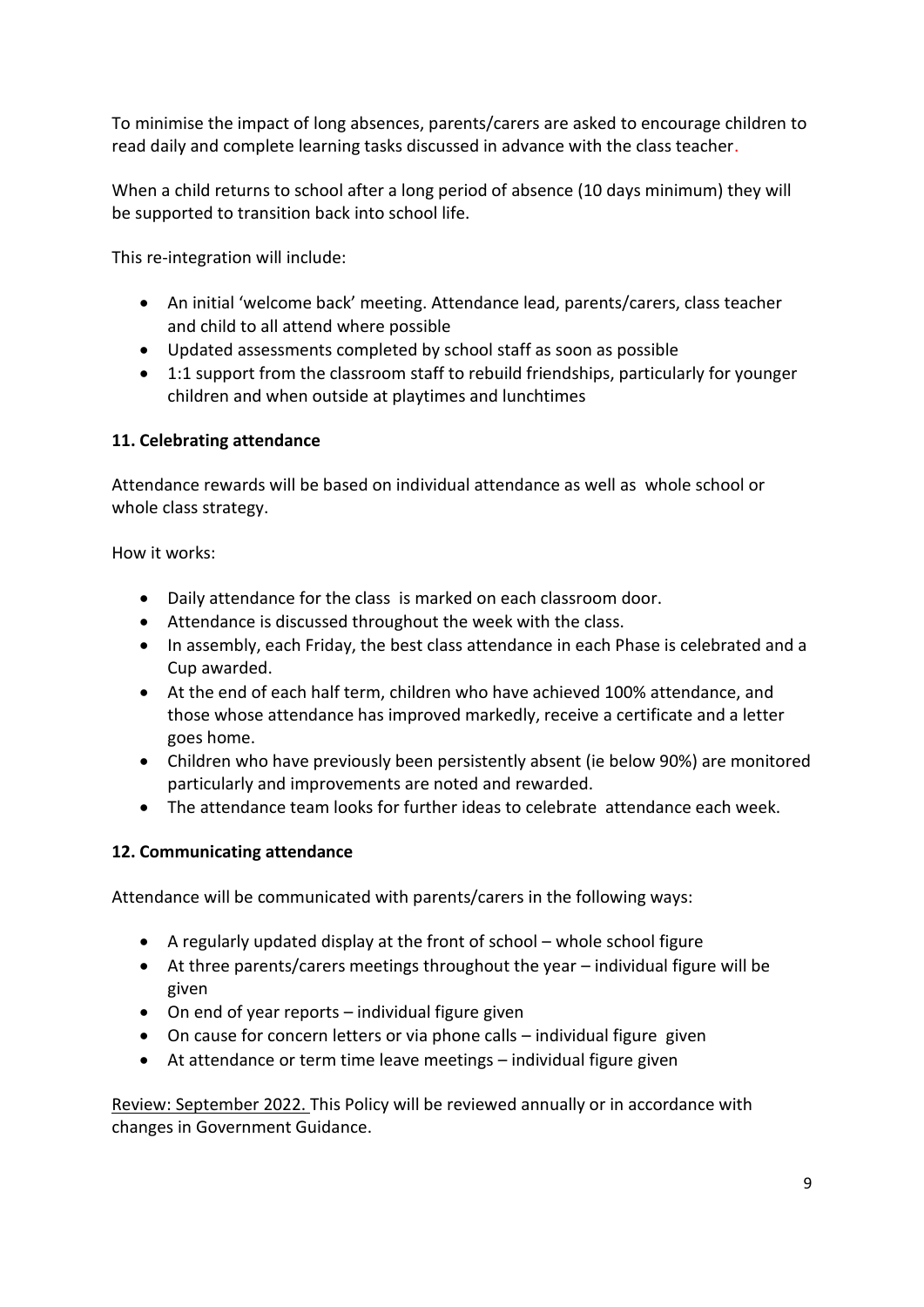# **Appendix 1**

#### **Absence procedures at Nether Edge**

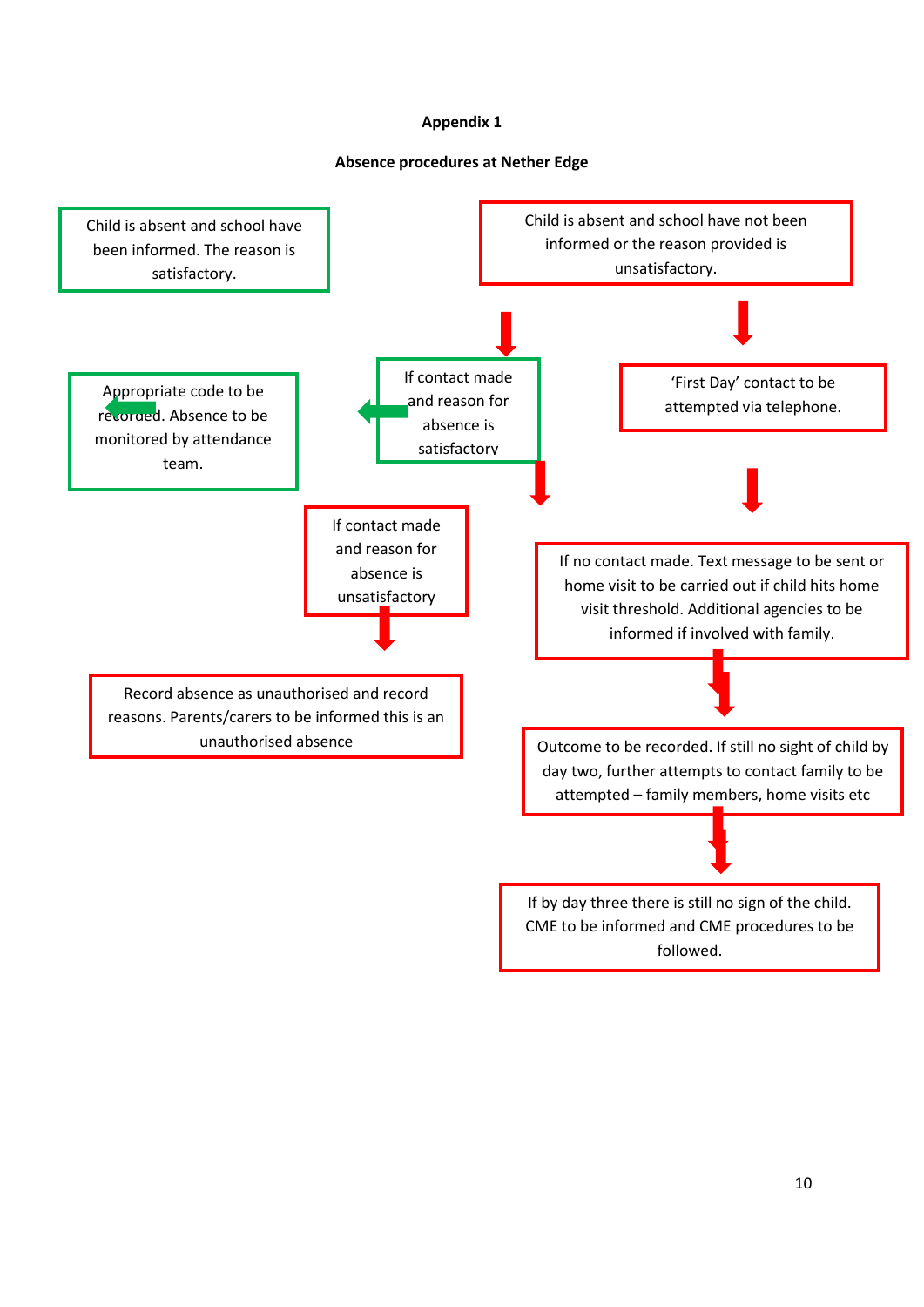# **Appendix 2 Home visit thresholds**

# **When do we conduct a home visit?**

A home visit will be made for child if they meet any one of these criteria:

First day absent

- A child is on the child protection register
- There are other serious safeguarding concerns about the child
- The child has more than 10% of absence unauthorised

Two or more days absent

- No response to first day contact or from other contacts on SIMs
- The child is suspected to have left the country
- The child has been unwell for a full week. School to visit and discuss administering of medicine if appropriate
- Other concerns raised about the child from school staff or other members of the community



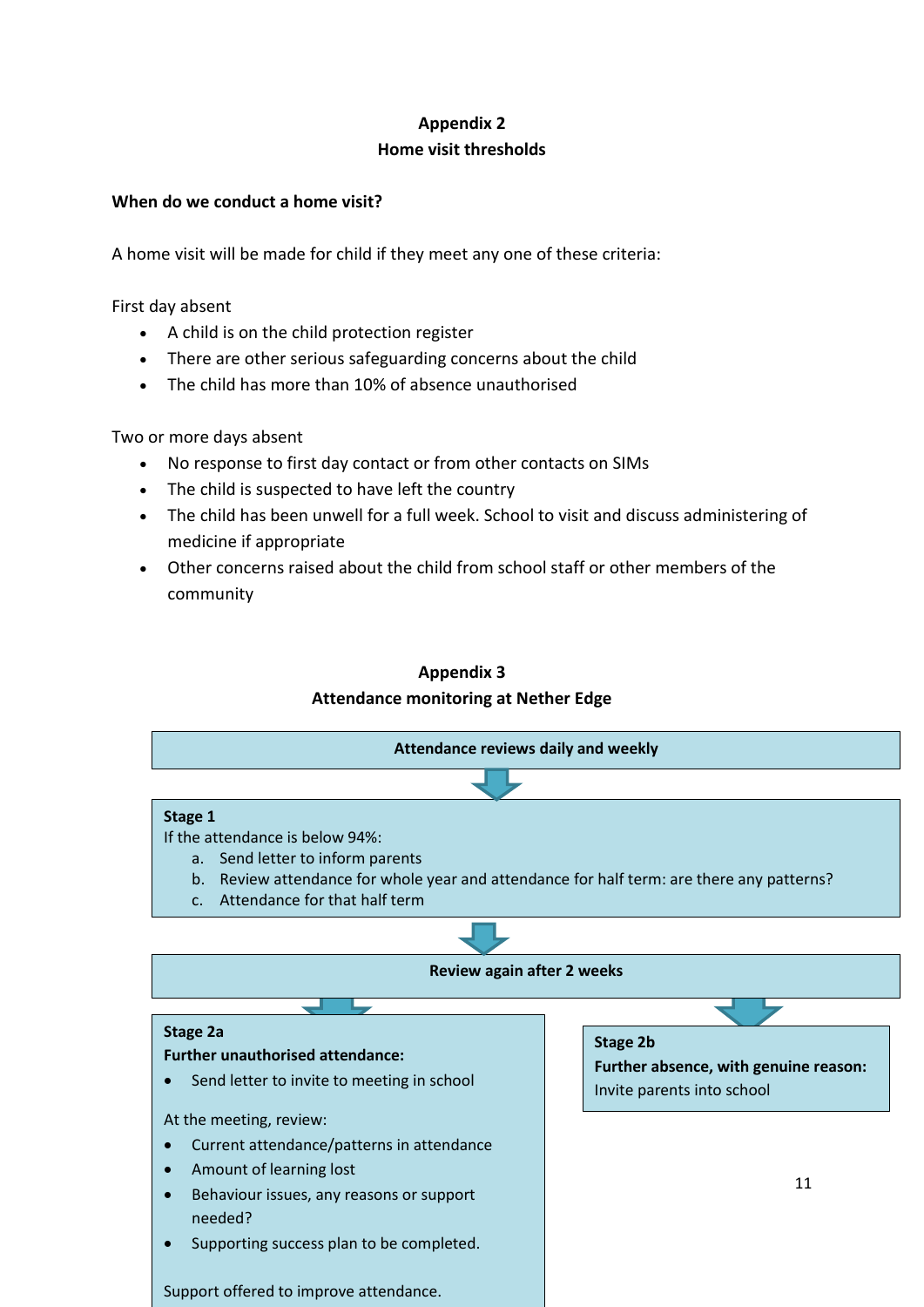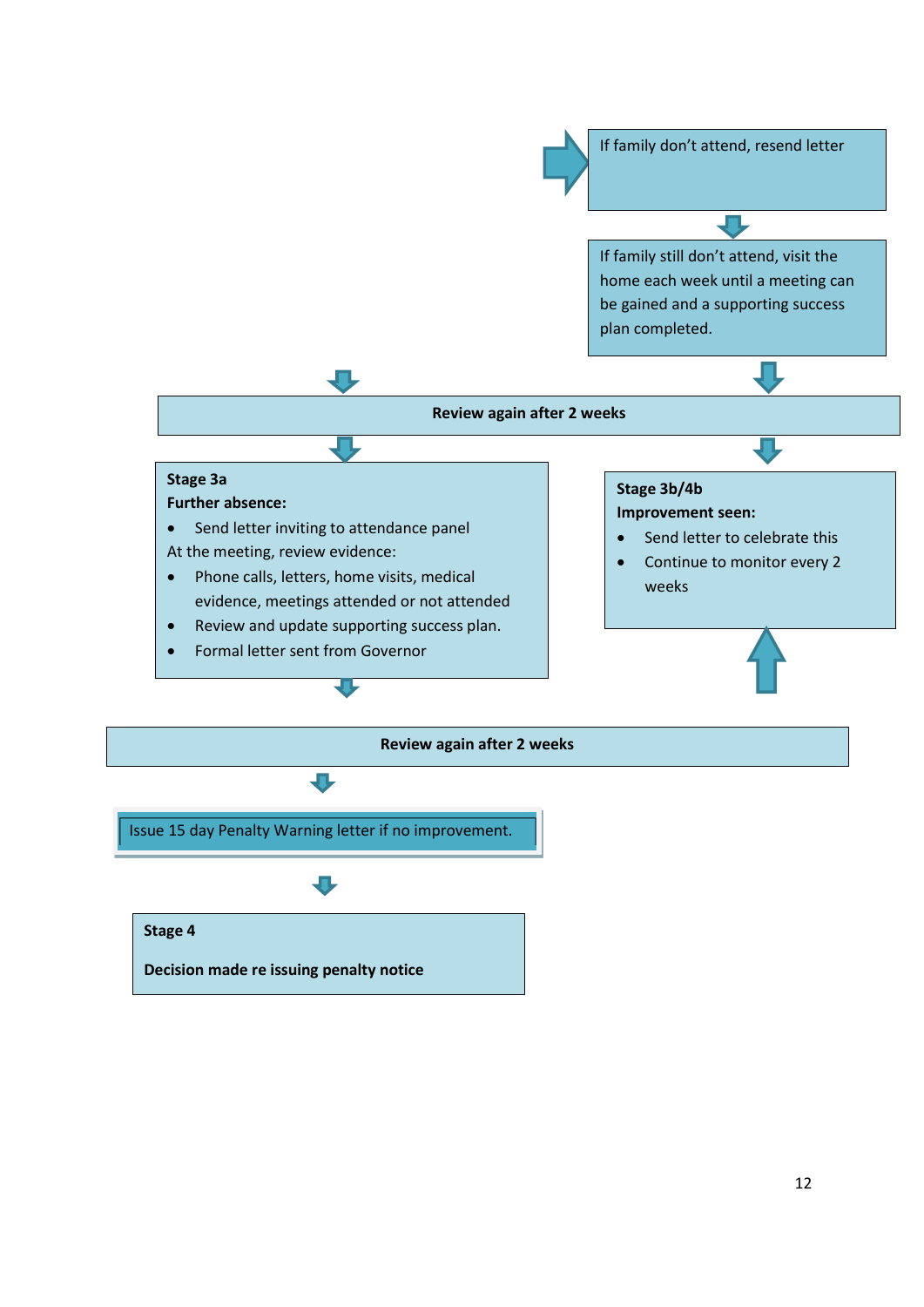# **Appendix 4**

# **Home school agreement for part time timetables**

# **Home School Agreement**

Your child **Your child Sourch and COV** has been placed on a reduced timetable.

In order for your child to be able to be successful in school, it is vital that home and school work together to build a supportive partnership. As part of that;

School will:

- ensure that there is a clear plan to reintegrate the child back into school as quickly as possible
- ensure that all agencies that can support this are involved as quickly as possible
- provide work to be completed at home in a specific exercise book which will be marked daily by school
- hold meetings every two weeks to review the timetable
- provide specific interventions to help the child address any needs they have in order to be successful.

Home will:

- ensure work is completed and returned to school daily for marking
- ensure that the child will attend school every day, as agreed, dressed appropriately in the correct school uniform
- drop off and collect promptly as agreed in their timetable
- talk to the child about the importance of returning to school full time.

| Signed (home) |  |
|---------------|--|
|               |  |

| Signed (school) | Date |  |
|-----------------|------|--|
|                 |      |  |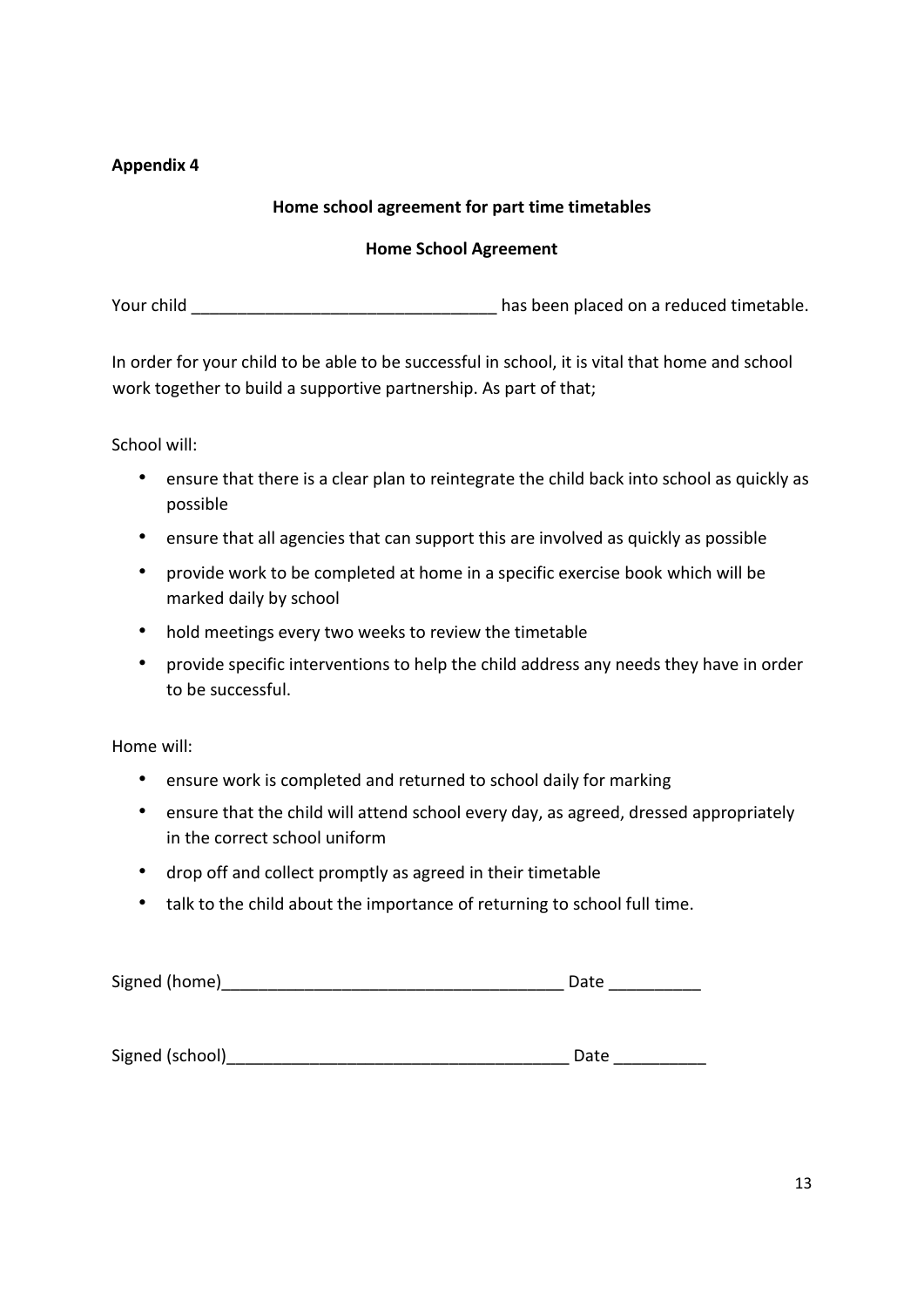Reduced Timetable Contract

| Child's name                                                                                                                                                                            |            |            |                  |
|-----------------------------------------------------------------------------------------------------------------------------------------------------------------------------------------|------------|------------|------------------|
| <b>School</b>                                                                                                                                                                           |            |            |                  |
| <b>Date Plan</b><br><b>Started</b>                                                                                                                                                      |            |            |                  |
| <b>Key Staff</b>                                                                                                                                                                        |            |            |                  |
| <b>Year Group</b>                                                                                                                                                                       |            |            |                  |
| <b>FSM</b>                                                                                                                                                                              | <b>BME</b> | <b>EAL</b> | <b>SEN need:</b> |
| Y/N                                                                                                                                                                                     | Y/N        | Y/N        |                  |
| All pupils of compulsory school age are entitled to a full time education. Sheffield City Council<br>remains committed to every child's right to a full time education and endorses the |            |            |                  |

requirement that a reduced timetable **cannot be implemented without the agreement of the parent/carer.** By signing this contract the parent/carers and school are indicating they are agreeing to a temporary reduced timetable to meet their child's individual need with the arrangements for this detailed below

| Detail regarding the temporary barriers to<br>timetable in school (e.g. SEND/medical condition/young carer/travel) | having a full time |
|--------------------------------------------------------------------------------------------------------------------|--------------------|
|                                                                                                                    |                    |
|                                                                                                                    |                    |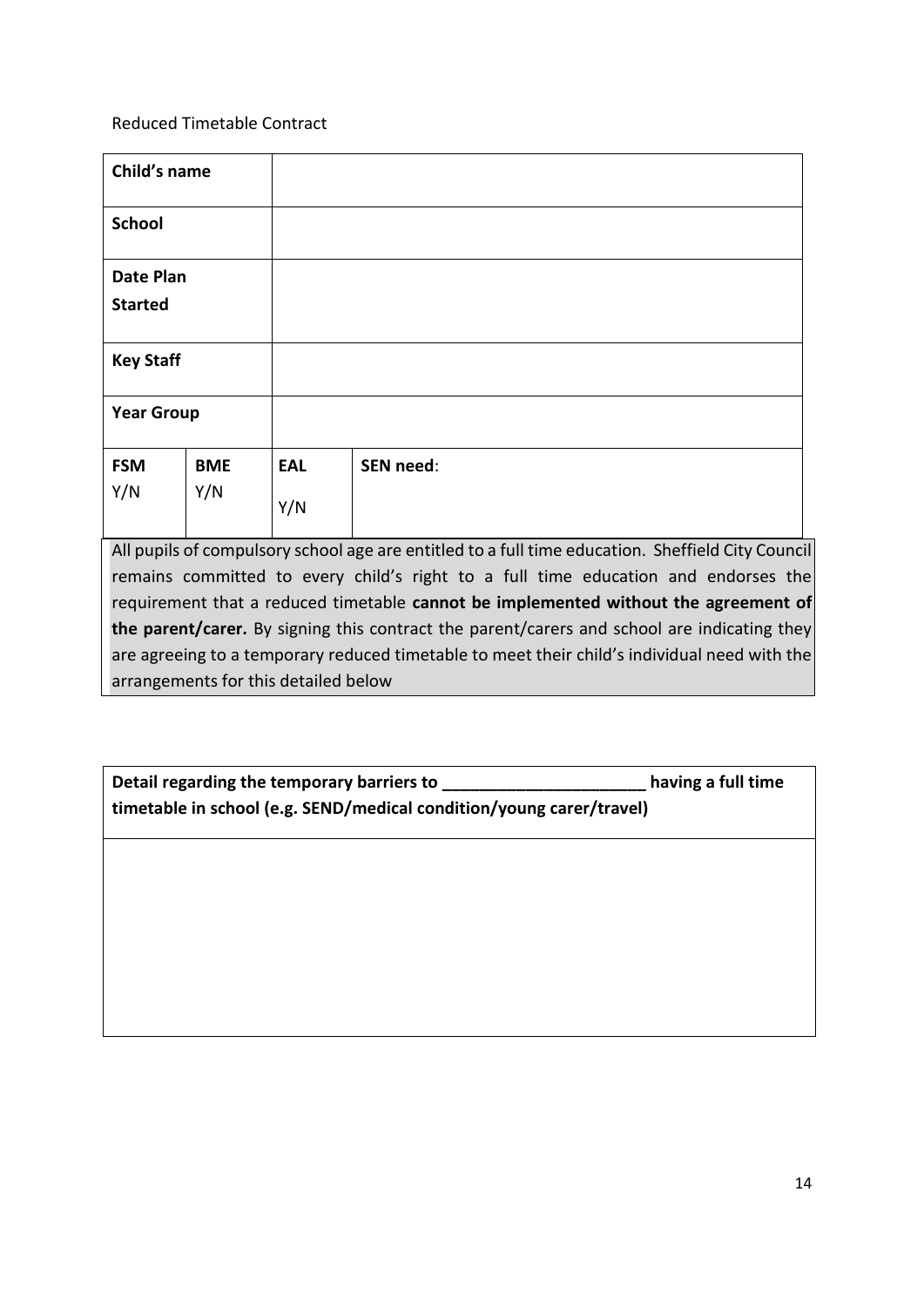**Is an updated My Plan attached to this contract?** 

# **Proposed timetable:**

|                                                          | AM | <b>PM</b> | <b>Additional</b><br><b>Information</b> |  |
|----------------------------------------------------------|----|-----------|-----------------------------------------|--|
| <b>Monday</b>                                            |    |           |                                         |  |
| <b>Tuesday</b>                                           |    |           |                                         |  |
|                                                          |    |           |                                         |  |
| Wednesday                                                |    |           |                                         |  |
| <b>Thursday</b>                                          |    |           |                                         |  |
| Friday                                                   |    |           |                                         |  |
| Involvement of any relevant agency                       |    |           |                                         |  |
| Additional assessment arrangements                       |    |           |                                         |  |
| Arrangements to supervise the child whilst not in school |    |           |                                         |  |